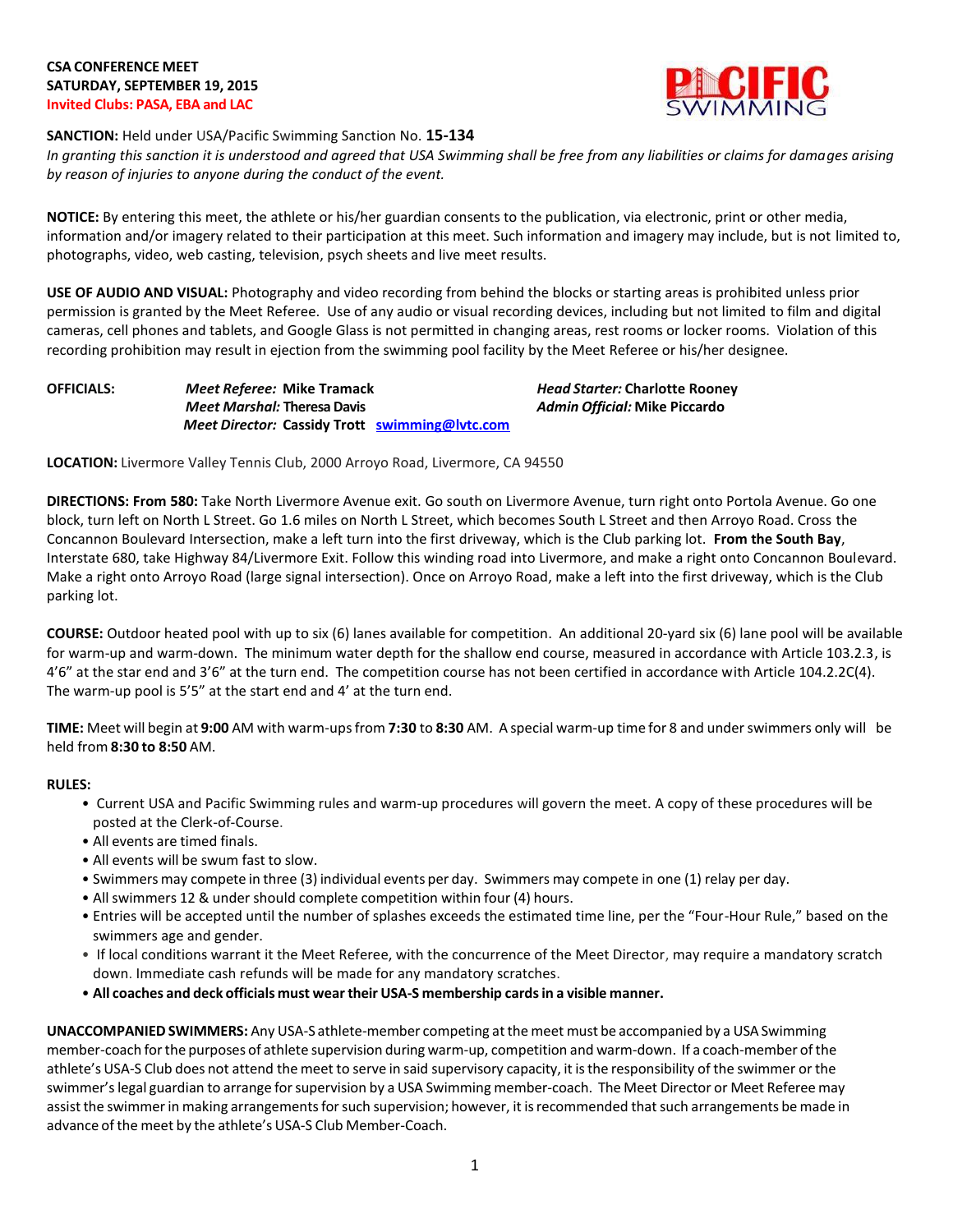**RACING STARTS:** Swimmers must be certified by a USA-S member-coach as being proficient in performing a racing start, or must start the race in the water. It is the responsibility of the swimmer or the swimmer's legal guardian to ensure compliance with this requirement.

## **RESTRICTIONS:**

- Smoking and the use of other tobacco products is prohibited on the pool deck, in the locker rooms, in spectator seating, on standing areas and in all areas used by swimmers, during the meet and during warm-up periods.
- Sale and use of alcoholic beverages is prohibited in all areas of the meet venue.
- No glass containers are allowed in the meet venue.
- No propane heater is permitted except for snack bar/meet operations.
- All shelters must be properly secured.
- Changing into or out of swimsuits other than in locker rooms or other designated areas is prohibited.

• Destructive devices, to include but not limited to, explosive devices and equipment, firearms (open or concealed), blades, knives, mace, stun guns and blunt objects are strictly prohibited in the swimming facility and its surrounding areas. If observed, the Meet Referee or his/her designee may ask that these devices be stored safely away from the public or removed from the facility. Noncompliance may result in the reporting to law enforcement authorities and ejection from the facility. Law enforcement officers (LEO) are exempt per applicable laws.

#### **ELIGIBILITY:**

- Meet is open to all qualified swimmersregistered with **LAC, PASA or EBA. Swimmers who are unattached, but participating with a member team may enter a CSA Dual Meet.**
- Swimmers must be current members of USA-S and must enter their name and registration number on the meet entry card or online, asshown on their Registration Card. If thisis not done, it may be difficult to match the swimmer with the registration and times database. Themeet host must check allswimmerregistration against the SWIMS database and if not found to be registered, the Meet Directorshall accept the registration at the meet (a \$10 surcharge will be added to the regular registration fee). Duplicate registrations will be refunded by mail.
- Entries with "NO TIMES" will be **ACCEPTED**
- Disabled swimmersfrom those teams are welcome to attend this meet and should contact the Meet Directorregarding special accommodations on entry times and seeding per Pacific Swimming policy.
- The swimmers age will be the age of the swimmer on the first day of the meet.

**ENTRIES:** An sd3 entry file must be submitted by the Tuesday prior to the meet. Request a confirmation ofreceipt to ensure delivery of the email and file. Send meet entry file to the meet director.

**ENTRY FEES:** \$30 per swimmer. One check must be made by the visiting team payable to the host team. Checks must be hand delivered to the meet director on the day of the meet.

#### **Make check payable to**: **LVTC**

**E-Mail entries to**: [swimming@lvtc.com](mailto:swimming@lvtc.com)

**CHECK-IN:** The meets will be pre-seeded. There will be no check in.

**SCRATCHES:** Any swimmers not reporting for or competing in an individual timed final event that they have entered shall not be penalized.

#### **AWARDS:**None.

**ADMISSION/ PROGRAMS:** Free. A program will not be available. Heat Sheets may be available electronically and should be printed before the meet.

**SNACK BAR & HOSPITALITY:** A snack bar may be available throughout the competition. Coaches and working deck officials will be provided lunch. Hospitality will serve refreshments to deck officials, marshals, and coaches.

**MISCELLANEOUS:** No overnight parking is allowed. Facilities will not be provided after meet hours. Each team is required to provide timers. Meet director will email timer/lane assignments to each team prior to the meet. This meet will be scored according to CSA rules for dual meets.